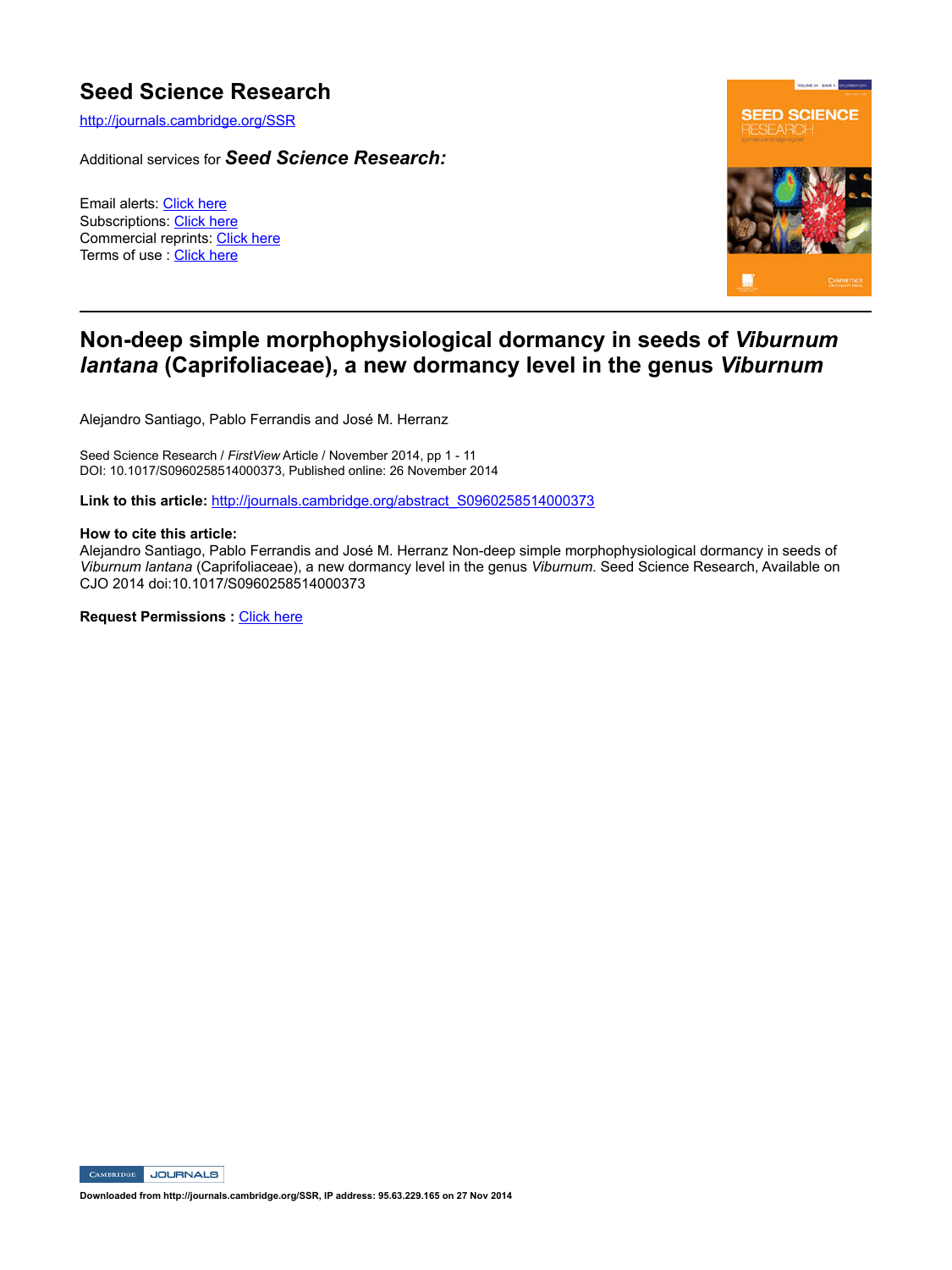# Non-deep simple morphophysiological dormancy in seeds of Viburnum lantana (Caprifoliaceae), a new dormancy level in the genus Viburnum

## Alejandro Santiago<sup>1\*</sup>, Pablo Ferrandis<sup>1,2</sup> and José M. Herranz<sup>1,2</sup>

<sup>1</sup>Institute of Botany, University of Castilla-La Mancha, Botanical Garden of Castilla-La Mancha, Campus Universitario s/n, 02071 Albacete, Spain; <sup>2</sup>Technical School of Agricultural and Forestry Engineering, University of Castilla-La Mancha, Campus Universitario s/n, 02071 Albacete, Spain

(Received 27 June 2014; accepted after revision 2 November 2014)

## Abstract

Seed germination requirements of Viburnum lantana were investigated by experiments both in the laboratory and outdoors. Embryo length, radicle emergence and shoot emergence were analysed to determine the level of morphophysiological dormancy (MPD) of seeds. Mean embryo length in fresh seeds was 1.30 mm, and required growth to at least 2.51 mm to germinate. The critical embryo length was 4.1 mm. In the laboratory, the embryo reached 3 mm length after 20 weeks of warm-temperature incubation (20/7 or 25/10°C), which in fact represents a combination of warm  $+$  cold stratification. In seeds subjected to cold stratification (1.5 or 5°C) for 24 weeks, embryos hardly grew. Gibberellic acid stimulated embryo growth and germination. In the outdoor phenology test, the embryos grew from 1.30 mm, i.e. fresh seeds sown in September, to 2.98 mm at the end of the following March. In the 'move-along' test (laboratory), starting with temperatures of warm stratification [i.e. 25/10°C  $(4 \text{ weeks}) \rightarrow 20/7^{\circ}C (4 \text{ weeks}) \rightarrow 15/4^{\circ}C (4 \text{ weeks})$  $\rightarrow$  5°C (12 weeks)  $\rightarrow$  15/4°C (4 weeks)], and in the outdoor phenology study on seeds exposed to a similar temperature sequence, radicle emergence percentages reached 73% after 28 and 35 weeks, respectively. V. lantana does not exhibit a delay between root and shoot emergence, dismissing any kind of epicotyl dormancy. Seeds of V. lantana have non-deep simple MPD, a level not detected previously in the genus Viburnum, with the physiological dormancy component overcome by a combination of warm and cold stratification, preferably in that order.

Email: asantigon@gmail.com

Keywords: Caprifoliaceae, epicotyl dormancy, seed dormancy, Viburnum lantana

## Introduction

The genus Viburnum (Caprifoliaceae) comprises around 210 species distributed in temperate and subtropical regions in Europe, North Africa, Asia and America (Winkworth and Donoghue, 2005; Ruiz-Téllez and Devesa, 2007). It has long been recognized that seeds of Viburnum may require long periods of time (sometimes up to 18 months) to complete germination (Barton, 1958). Piotto and di Noi (2003) stressed the difficulty of eliminating the deep dormancy in this genus. At dispersal, seeds of Viburnum have an underdeveloped embryo which, in addition, has a physiological inhibiting mechanism of germination, i.e. morphophysiological dormancy (MPD) (Baskin and Baskin, 1998; Baskin et al., 2009). That is, the embryo must grow for the radicle to emerge from the seed, but a physiological block must also be overcome before, during and/or after elongation of the embryo. There are nine levels of MPD, based on temperature requirements for embryo growth, breaking of physiological dormancy (PD) and emergence of the radicle and shoot, and response of seeds to gibberellic acid (GA3) (Baskin et al., 2008).

Most of the Viburnum species in which germination ecology has been studied have deep simple epicotyl MPD: V. dentatum, V. dilatatum, V. lentago, V. prunifolium, V. rufidulum and V. pubescens (Giersbach, 1937; Baskin et al., 2008); V. acerifolium (Giersbach, 1937; Hidayati et al., 2005), V. betulifolium and V. parvifolium (Chien et al. 2011a), and V. opulus (Walck et al., 2012). This level of MPD requires warm stratification to break PD of the radicle, and cold stratification to break PD of the shoot (epicotyl). Thus, the radicle emerges in \*Correspondence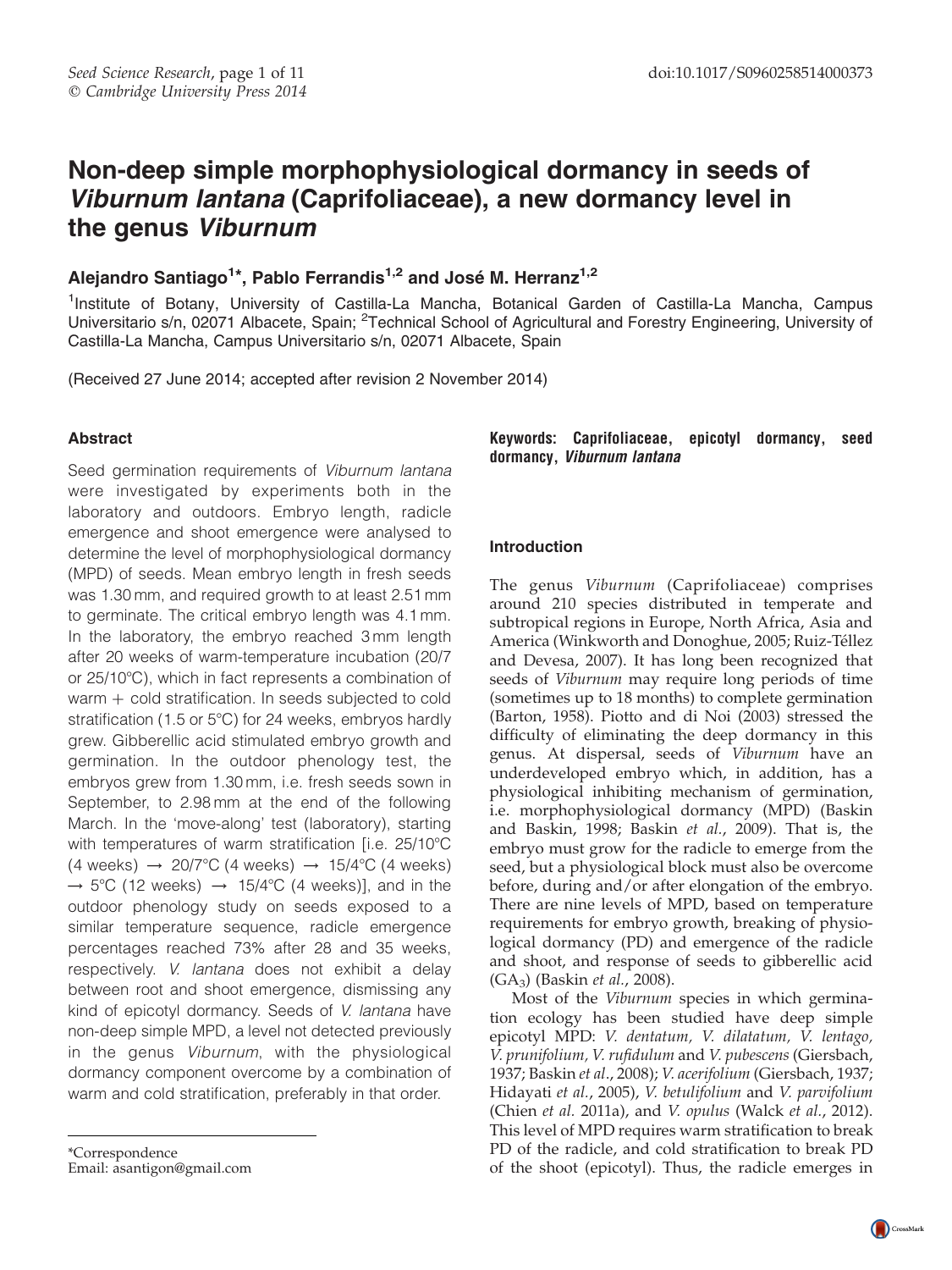autumn and the shoot in spring (Baskin and Baskin, 1998). Recently, a new level of MPD, called non-deep simple epicotyl MPD, was described in seeds of V. odoratissimum (Baskin et al., 2008), and also detected in seeds of V. formosanum (Baskin et al., 2009). At this level, a delay between root and shoot emergence also exists, but cold stratification is not required to break PD of the epicotyl. Furthermore, from the description of dormancy in seeds of V. tinus provided by Karlsson et al. (2005), who found that high percentages of roots and shoots emerged from seeds kept continuously at  $20/10^{\circ}$ C, and Giersbach's (1937) results on V. nudum and V. scabrellum germination patterns, with shoot emergence delayed for 1–1.5 months in seeds with emerged radicles incubated at 21°C, Baskin et al. (2008) concluded that seeds of these species also have nondeep simple epicotyl MPD. Although all Viburnum species studied up to now have 'epicotyl dormancy', Baskin et al. (2009) suggested both the possibility of absence in some species and the presence of new dormancy levels. As a contribution to a better understanding of the diversity of dormancy in seeds of the large and geographically widespread genus Viburnum, we studied the germination ecology of V. lantana, in order to test 'epicotyl dormancy' in seeds, and the level of MPD.

Since V. lantana has a wide geographical range in Eurasia, being adapted to live at high altitude [up to 2100 m above sea level (a.s.l.)] under extreme continental inland environments in the Iberian Peninsula (Ruiz de la Torre, 2006; Ruiz-Téllez and Devesa, 2007), we hypothesized that a cold stratification may be required to break the PD in the embryo. Embryo growth would occur either (a) during cold stratification (winter), if a complex level of MPD exists, or (b) during warm stratification (spring), after exposure to cold stratification, in which case seeds would have a simple form of MPD. Thus, the general objective of our research was to determine the level of MPD in seeds of V. lantana. Accordingly, we analysed: (1) the influence of different temperature and light conditions on embryo growth; (2) the effect of  $GA_3$  on breaking dormancy and embryo growth; (3) the effect of different stratification and incubation conditions on seed germination; and (4) the phenology of embryo growth, break of dormancy, and shoot and seedling emergence.

Knowledge of the temperature conditions promoting germination in V. lantana is crucial to develop ex situ plant-production programmes to reinforce natural populations (Herrero and Villar-Salvador, 2013). In Andalucía (Southern Spain), V. lantana was catalogued as threatened (Herrera et al., 2000), and in Castilla-La Mancha (Central Spain) it is a key component in the Habitat of Special Protection 'sub-Mediterranean deciduous thorny shrublands' (Martín-Herrero et al., 2003).

#### Materials and methods

#### Plant material and source of seeds

Ripe, dark blue to blackish fruits of V. lantana were collected on 16 August 2008 (c. 3000 fruits), on 18 August 2009 (c. 10,000 fruits) and on 19 August 2010 (c. 3000 fruits), from a population growing in a deciduous thorny shrubland at 1010 m a.s.l. in Corduente (Alto Tajo, Guadalajara province, Central Spain, 30TWL8420). The dispersal unit is a drupe, and except for 1000 fruits collected in 2009, the exocarp and fresh mesocarp (the pulp) were removed, leaving the endocarp around the true seed. Hereafter, the germination unit, consisting of the endocarp plus the true seed, is called a seed. Seeds were washed with water and allowed to air dry at laboratory temperatures  $[22-24^{\circ}\text{C}, 60-65\%$  relative humidity (RH)] for 12–13 d before studies were initiated.

#### Laboratory experiments

## General conditions for embryo growth and germination experiments

Experiments were conducted in chambers with controlled temperature and light regimes (Ibercex model F-4, Madrid, Spain) equipped with a digital temperature and light control system  $[\pm 0.1^{\circ}C, \text{cool}]$ white fluorescent light,  $25 \mu$ mol m<sup>-2</sup>s<sup>-1</sup> (1350 lux)]. Seeds were tested for embryo growth and radicle emergence in a 12 h daily photoperiod (hereafter light) and in continuous darkness (hereafter darkness), which was achieved by wrapping Petri dishes in a double layer of aluminium foil, at constant temperatures of 1.5 and 5 $\degree$ C, and at 12/12 h daily fluctuating temperature regimes of 15/4, 20/7, 25/10 and  $28/14$ °C. In the  $12/12$ h alternating temperature treatments, the higher temperature coincided with the light phase, and the lower temperature with darkness. Seeds were incubated in 9-cm-diameter Petri dishes, on two layers of filter paper moistened with distilled water. Dishes were sealed with Parafilm to minimize the loss of water.

The alternating temperature regimes simulated mean maximum and mean minimum monthly temperatures, characterizing the annual climate cycle in the seed-source region (the mountainous Iberian System in the central Iberian Peninsula):  $15/4$ °C corresponds to November and March;  $20/7^{\circ}C$  to October and April;  $25/10^{\circ}$ C to September and May;  $28/14$ °C to June, July and August. The 5°C treatment simulated the mean temperature recorded during winter months: December, January and February (Elias and Ruiz, 1981). The other low temperature  $(1.5^{\circ}C)$ was chosen because it is within the effective temperature range for cold stratification, and it was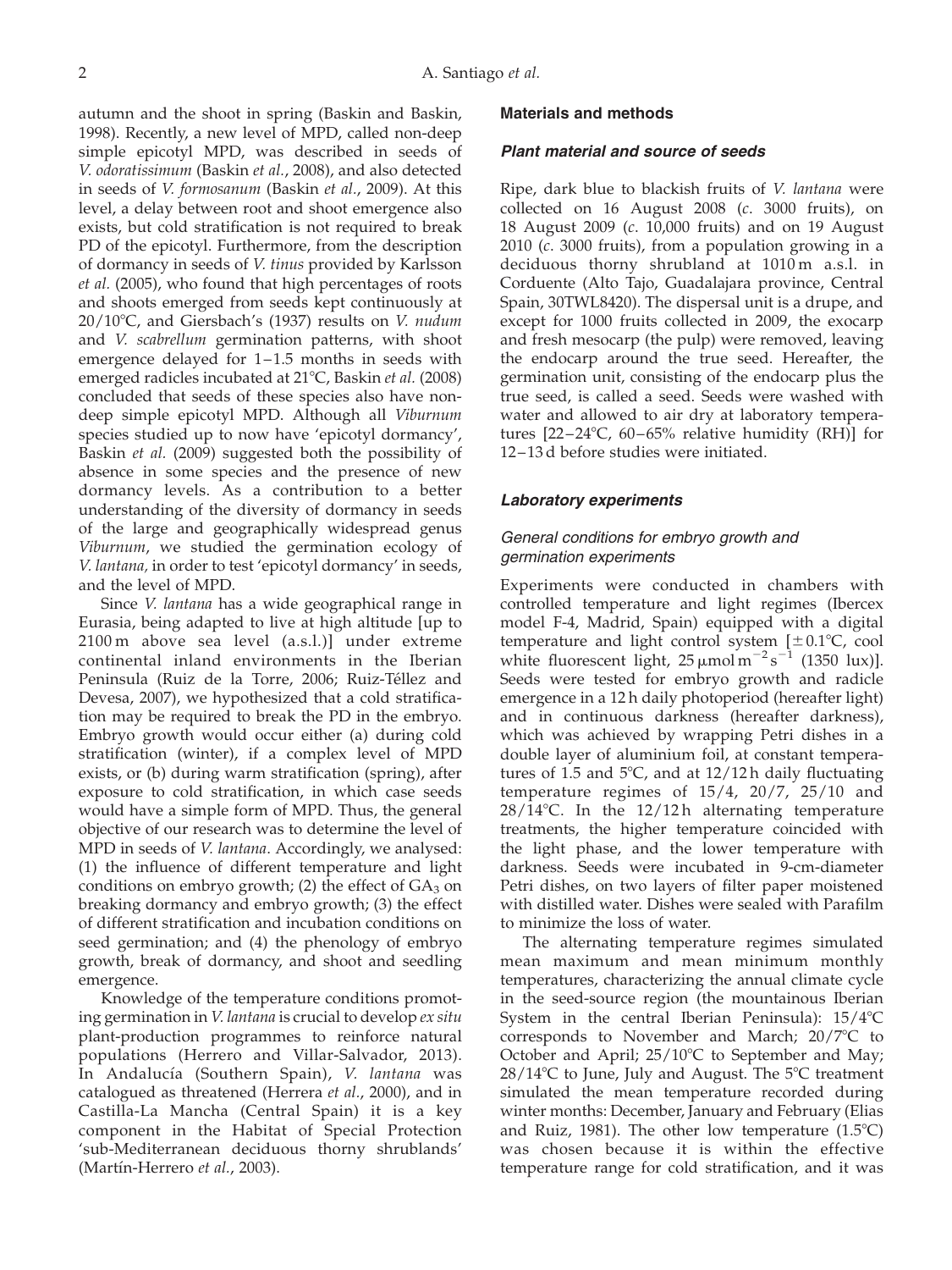used to simulate the coldest condition in winter in the MPD studies (Walck et al., 1999; Walck and Hidayati, 2004).

Percentage germination (radicles emerged  $\geq 0.5$  mm, clearly visible) was computed based on the number of apparently viable seeds. Non-germinated seeds were checked for viability on the basis of embryo appearance, paying special attention to the colour and turgidity. Seeds were considered as viable if the embryo showed a white colour and resistance to slight pressure with tweezers. These indicators of seed viability agreed closely with the results obtained when using a tetrazolium test.

## Effect of temperature and illumination on embryo growth

The aim of this section was to determine the optimal temperature for embryo growth. First, we measured the mean length of embryos in freshly matured seeds. Thus, on 1 September 2008, 25 seeds were placed on two sheets of filter paper moistened with distilled water in a 9-cm Petri dish at room temperature for 24 h. Embryos from imbibed seeds were excised with a razor blade. Their lengths were measured using a dissecting microscope equipped with a micrometer. Also on 1 September 2008, six dishes with 30 seeds each were placed in light and in dark at 1.5, 5, 20/7, 25/10 and 28/14°C. After 4, 8, 12, 16, 20 and 24 weeks, embryos of 25 seeds from each incubation condition were measured. Mean length and standard error were calculated for each sample of 25 embryos. Further, on 1 September 2008, a move-along experiment (Baskin and Baskin, 2004) was initiated in which seeds were moved from low to high temperatures (increasing series) and from high to low temperatures (decreasing series), to simulate the temperatures to which the seeds are exposed in natural conditions. The temporal sequence of temperatures in each series was as follows:

- (a) Increasing series:  $5^{\circ}$ C (12 weeks)  $\rightarrow 15/4^{\circ}$ C (4 weeks)  $\rightarrow 20/7^{\circ}$ C (4 weeks)  $\rightarrow$  25/10°C (4 weeks).
- (b) Decreasing series:  $25/10^{\circ}$ C (4 weeks)  $\rightarrow$  20/7<sup>o</sup>C (4 weeks)  $\rightarrow$  $15/4$ °C (4 weeks)  $\rightarrow$  5°C (12 weeks).

Each series was conducted in light and in darkness. Therefore, 24 batches of 30 seeds each were prepared, assigning six batches to each series  $\times$  light treatment. After 4, 8, 12, 16, 20 and 24 weeks, 25 embryos per batch were excised from healthy seeds and measured, calculating mean length and standard error for each embryo sample. Embryos from seeds from which the radicle had emerged during the experiment were recorded as having a critical embryo length (i.e. assuming it to be the value for every seed that had germinated previously in the treatment studied; Hidayati et al., 2005; Vandelook et al., 2009). That parameter corresponded to the mean embryo length of 40 seeds with split coats, but before radicles emerged (Phartyal et al., 2009; Vandelook et al., 2009). The E:S ratio is the quotient between embryo (E) and endosperm (S) lengths. The critical E:S ratio is the E:S ratio for seeds measured in the calculation of the critical embryo length. Thus, both critical length and critical E:S ratio are mean  $(n = 40)$  values. The minimum value in the range of those critical parameters corresponds to the minimal value required to germinate, thus being a reliable indicator that the morphological-dormancy component has been surpassed (Copete et al., 2011a, b).

## Effect of temperature and light conditions during stratification and incubation on germination

The goal of this section was to evaluate the effect of stratification conditions similar to those in the natural habitat on seed germination. For this purpose, seeds were exposed to the temperature sequences described above: increasing (a) and decreasing (b) series. On 1 September 2009 (seed age  $= 0$  months), 1300 seeds were placed in each of four 16-cm Petri dishes on two sheets of filer paper moistened with distilled water and wrapped with Parafilm. Two dishes were stratified at the increasing series (a) and two dishes at the decreasing series (b), one dish being assigned to light and the other to darkness in each series. The stratification period was 24 weeks. Checks of hydration status and handling of seeds stratified in darkness were done under a green light (500–600 nm  $\approx$  0.5  $\mu$ mol m<sup>-2</sup>s<sup>-1</sup>) (Vandelook *et al.*, 2007). After 24 weeks of stratification, non-germinated seeds (c. 35% germinated during the move-along test at increasing temperatures) were incubated for 4 weeks at 5,  $15/4$ ,  $20/7$  and  $25/10^{\circ}$ C, both in light and in darkness, using four 25-seed replicates for each incubation temperature  $\times$  light condition. In addition, on 1 September 2009, we started a control test, incubating four replicates of 25 seeds for 28 weeks at each of the eight incubation conditions described above. We checked seed germination once a week, except for seeds stratified and incubated in darkness, which were checked at the end of the incubation period, in order to minimize the risk of exposing seeds to light.

## Effect of gibberellic acid on embryo growth and germination

On 1 September 2008, 25 seeds were placed on two sheets of filter paper moistened with a solution of  $1000 \,\mathrm{mg}\,\mathrm{l}^{-1}$  of  $\overline{GA_3}$  in distilled water in each of 12 Petri dishes sealed with Parafilm (Herranz et al., 2010). Six replicates were incubated at  $25/10^{\circ}$ C, assigning three to light and three to darkness. The test was also carried out at  $20/7$ °C. After 4, 8 and 12 weeks, one replicate was recovered from each temperature and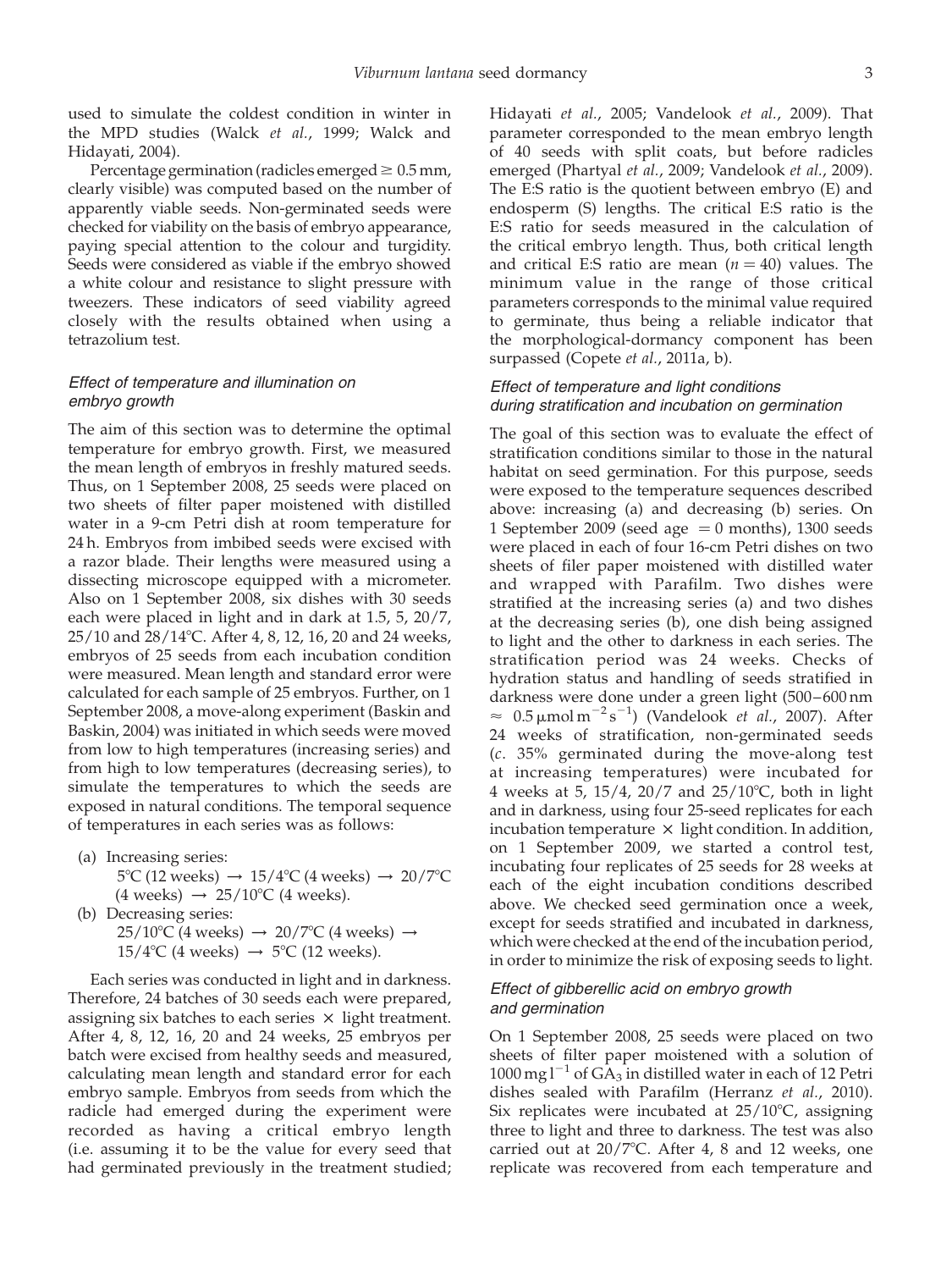light condition and 25 embryos were measured and the germination percentage recorded. As controls, we used the seeds incubated at  $20/7$  and  $25/10^{\circ}$ C on filter paper moistened with distilled water in the test 'Effect of temperature and illumination on embryo growth' (see above).

#### Outdoor experiments

#### Phenology of embryo growth, dormancy break and radicle emergence

On 1 September 2009 we started an experiment with ripe fresh seeds (seed age  $= 0$  months), distributed into 10 batches of 100 seeds each. Seeds were mixed with sterilized sand, put inside nylon bags and buried at depth 6 cm in pots with drainage holes. Pots were placed in a shadehouse without a temperature-control system, located 200 km from the collection site at an altitude of 686 m a.s.l. in Albacete (Castilla-La Mancha, Spain). To simulate humidity conditions of the soil in the natural habitat, the water control system was programmed to water once a week, but it was reduced to twice a month in July and August to simulate the summer drought that is common in the Mediterranean area. In addition, we did not water when the substrate was frozen during the winter.

Air temperature in the shadehouse was recorded continuously by a data logger, assessing monthly averages of maximum and minimum temperatures. A nylon bag was exhumed monthly, starting 1 month after the initial burial. We recorded percentages of seeds with emerged radicles and the mean embryo length, using a sample of 25 healthy seeds. In radicleemerged seeds embryo length was recorded as the critical embryo length for germination.

Non-germinated exhumed seeds with a healthy appearance, but not used to measure embryo length, were incubated for 4 weeks at 20/7°C in darkness. After seed incubation, we were able to calculate the following seed-status percentages: (1) seeds whose radicle emerged within the bag; (2) viable non-dormant seeds (i.e. those germinating at incubation phase  $20/7^{\circ}$ C); (3) viable dormant seeds (i.e. those that did not germinate at  $20/7^{\circ}$ C, but which had healthy embryos); and (4) non-viable seeds (i.e. those having a rotten appearance or showing a dead embryo when excised).

On 1 December 2010, we repeated this experiment, but using seeds collected in August 2010. The goal of this test was to check if exposure of seeds to the temperatures of September, October and November was essential for embryo growth.

#### Phenology of seedling emergence

On 1 September 2009, 200 seeds (without pulp) collected in August 2009, were sown at a depth of 5 mm in each of three trays  $(20 \text{ cm} \times 30 \text{ cm} \times 8 \text{ cm})$  with drainage holes, which were filled with a cultivation medium composed of sterilized peat and sand  $(2:1 \text{ v/v})$ . Also, on 1 September 2009, 200 fruits (seeds with pulp) were sown in each of three trays in the same conditions as those described for seeds (above). On 1 December 2010, 200 seeds collected in August 2010 were sown in each of three trays, in the same conditions described above. Seed and fruit trays were placed in the non-heated shadehouse, and were watered as described in the previous section.

Trays were inspected every week, and seedlings with expanded cotyledons (criterion for shoot emergence) were counted and removed. Emergence counts continued until July 2011 in the case of the test started in September 2009, and until June 2012 for the test started in December 2010.

#### Statistical analysis

Germination data were summarized as cumulative percentages. We calculated means and standard errors of both germination data ( $n = 4$ ) and embryo growth data ( $n = 25$ ). Using a multifactorial analysis of variance (ANOVA), we analysed: (1) the photoperiod effect; (2) the temperature effect during the stratification; and (3) the temperature effect during incubation, both on embryo growth and on germination percentage. In all cases, the factors responsible for the main effects were detected by a multiple comparison Tukey test (significance level  $= 0.05$ ); significant interactions were studied, contrasting confidence intervals. Previously, the normality (Cochran test) and the homoscedasticity (David test) of data were checked.

Percentages were transformed by arcsine square root to adjust their distribution to normality. Graphic representations of these percentages are shown without transformation.

#### **Results**

#### Laboratory experiments

#### Effect of temperature and illumination on embryo growth

Mean embryo length in fresh seeds was 1.3 mm, and mean seed length was 6.38 mm. Critical embryo length for germination was 4.1 mm (E:S critical ratio: 0.64). The minimum length of embryo found in a germinated seed was 2.51 mm (threshold at which a seed could germinate) and the value of the minimum E:S ratio was equal to 0.39.

In fresh seeds of V. lantana incubated during 24 weeks at alternating temperature regimes (20/7,  $25/10$  and  $28/14$ °C, both in light and in darkness), embryo length at the end of the test was higher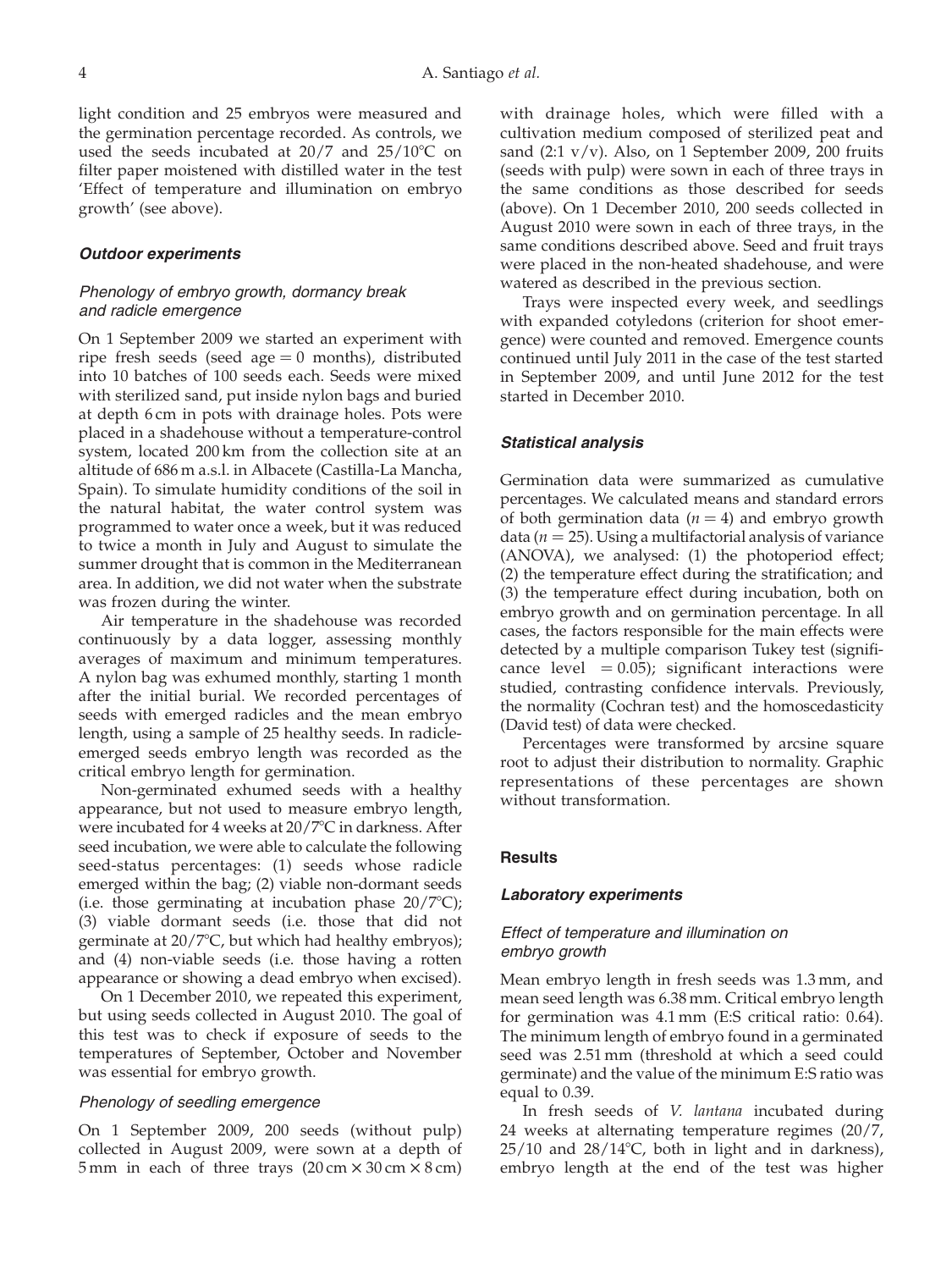than the minimum E:S ratio for germination. In light conditions, the embryo reached  $3.7 \text{ mm}$  at  $20/7^{\circ}\text{C}$ (Figs 1 and 2), 80% of embryos reached the minimum E:S ratio, and 46% of seeds germinated. In contrast, the embryos of seeds subjected to low constant temperatures ( $5^{\circ}$ C and  $1.5^{\circ}$ C) did not grow during the test period (24 weeks) under either light condition [\(Fig. 2\)](#page-6-0). 'Movealong' tests confirmed that embryo growth occurred in thermoperiods with higher temperatures, although higher germination (up to 37% in light conditions, and 33% in darkness conditions, at 24 weeks) and a higher percentage of embryos reaching the minimum E:S ratio were noted in the sequence of increasing thermoperiods than in the decreasing sequence ( $P < 0.05$ ) ([Fig. 3](#page-6-0)).

## Effect of temperature and light conditions during stratification and incubation on germination

The sequence of increasing temperatures (a) promoted a significantly higher ( $P < 0.05$ ) germination response than sequence (b) in seeds incubated at  $15/4$ °C in darkness conditions [\(Table 1\)](#page-7-0). The germination of seeds subjected to the treatment of decreasing stratification (b) was higher at  $15/4$ °C than at the other temperatures. The response of seeds incubated continuously at the four temperature regimes increased with a rise in temperature and was highest at  $20/7$ °C.

## Effects of gibberellic acid on embryo growth and germination

 $GA<sub>3</sub>$  stimulated the rate (speed) of embryo growth in seeds incubated at  $20/7^{\circ}$ C and  $25/10^{\circ}$ C [\(Fig. 2\)](#page-6-0), and significantly ( $P < 0.05$ ) increased the germination percentage. When treated with  $GA<sub>3</sub>$  in light and in dark conditions for 12 weeks, 35% of seeds germinated at  $20/7^{\circ}$ C in the light, and  $40\%$  at  $25/10^{\circ}$ C in the light. In contrast, the final germination percentage obtained in the control treatment was zero (data not shown in figures).

#### Outdoor experiments

## Phenology of embryo growth, dormancy break and radicle emergence

In the test carried out on 1 September 2009, embryos grew from 1.3 to 1.7 mm during September and October. During this period, the maximum and minimum mean temperatures were  $25^{\circ}$ C and  $9^{\circ}$ C, respectively ([Fig. 4](#page-8-0)). Between 1 November 2009 and 1 March 2010, coinciding with the natural cold period, embryos hardly grew. In contrast, from 1 to 31 March 2010, embryo length increased from 1.7 to 2.98 mm, above the minimum threshold size of 2.51 mm; in addition, 36% of seeds reached the minimum E:S ratio. In that month, the mean maximum and minimum temperatures were  $21^{\circ}$ C and  $6^{\circ}$ C, respectively. During April and May, embryo growth continued, reaching the critical size of 4.1 mm at the end of May. All seeds exhumed between 1 October 2009 and 1 February 2010 were dormant [\(Fig. 5](#page-9-0)). In early March 2010, 36% of seeds had broken dormancy, and in early April, 38% of seeds had emerged radicles, and an additional seedlot fraction (21%) was non-dormant. Percentages of seeds with emerged radicles increased up to 62, 83 and 93% in early May, June and July, respectively ([Figs 4 and 5](#page-8-0)).

## Phenology of seedling emergence

At the end of April 2010, 39.6% of seedlings had already emerged, with little delay (2–3 weeks) with respect to radicle emergence. Emergence continued during May, June and July, reaching 81.6% at the end of this period ([Fig. 4\)](#page-8-0). In the phenological experiment started on 1 September 2009 with seeds including pulp (fruits), only 41.5% of seedlings emerged in early November 2010, with a further increase in cumulative seedling emergence during the following spring, which reached up to 62% on 30 April 2011. Also, there was a delay in the seedling emergence from



4 W 16 W 16 W 20 W 20 W 24 W

Figure 1. Embryo growth in *Viburnum lantana*. Embryo sizes correspond to the mean growth during incubation at 20/7°C in light conditions after 4, 16, 20 and 24 weeks. Embryos are outlined.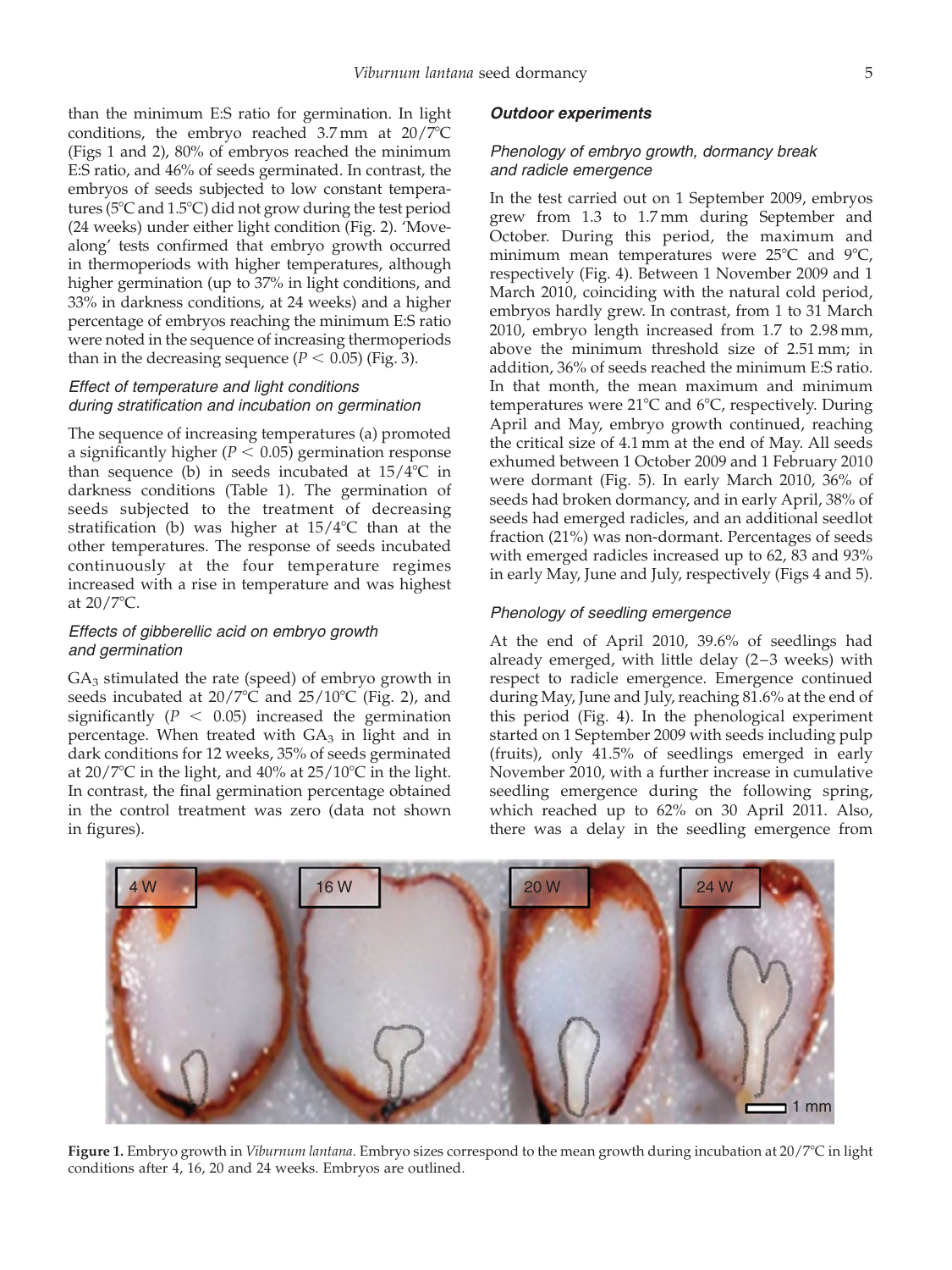<span id="page-6-0"></span>

Figure 2. Embryo growth (mm) in freshly matured seeds of *Viburnum lantana* (mean  $\pm$  SE;  $n = 25$ ) incubated at 1.5°C, 5°C,  $20/7^{\circ}$ C,  $25/10^{\circ}$ C or  $28/14^{\circ}$ C for 24 weeks, or incubated at  $20/7^{\circ}$ C or  $25/10^{\circ}$ C with GA<sub>3</sub> for 12 weeks. Incubations were carried out both in light (a) and darkness (b).

fruits, in relation to those without pulp, and in early May 2010 only the 3% of seedlings had emerged, compared to 55% of the seeds without pulp ([Fig. 4](#page-8-0)).

In the phenological experiment started on 1 December 2010, little embryo growth occurred during December, January and February. However, embryo length increased from 1.3 to 2.8 mm between 1 March and 30 April 2011, when maximum and minimum mean temperatures were  $16^{\circ}$ C and  $4^{\circ}$ C, respectively. During May and June 2011, embryo growth continued up to 3.5 mm, but it stopped during July, August and September, so the critical size was not reached. Radicle emergence started in May, but during the following months until 1 October 2011 only 40% of radicles and 25.5% of seedlings emerged. The cumulative seedling emergence did not increase between 1 October 2011 and 1 February 2012. From that time to 1 June 2012 emergence increased to 70% ([Fig. 4\)](#page-8-0).



Figure 3. Embryo growth (mm) in fresh seeds of *Viburnum lantana* (mean  $\pm$  SE;  $n = 25$ ) subjected to (A, B) increasing stratification treatment [5°C (12 weeks)  $\rightarrow 15/4$ °C (4 weeks)  $\rightarrow 20/7$ °C (4 weeks)  $\rightarrow 25/10$ °C (4 weeks)] and (C, D) decreasing stratification treatments [25/10°C (4 weeks)  $\rightarrow$  20/7°C (4 weeks)  $\rightarrow$  15/4°C (4 weeks)  $\rightarrow$  5°C (12 weeks)] in the light (A, C) and dark (B, D). The shaded part of the histograms shows the percentage of germinated seeds (mean  $\pm$  SE). The white part shows the percentage of seeds with an E:S ratio higher than the minimum E:S ratio (0.39) above which germination is possible.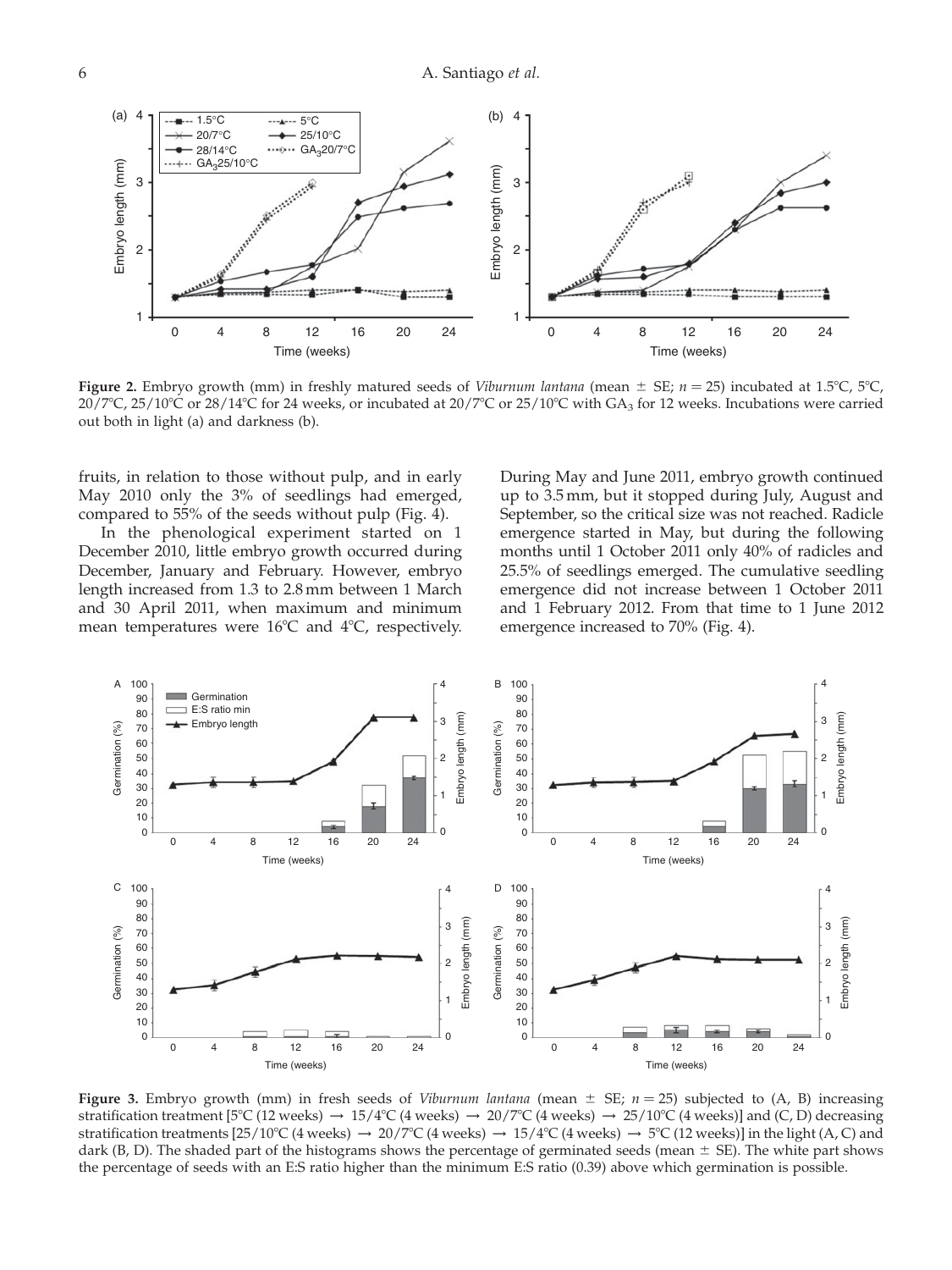<span id="page-7-0"></span>Table 1. Germination percentages of *Viburnum lantana* fresh seeds (mean  $\pm$  SE,  $n = 4$ ) incubated in light and dark at 5,  $15/4$ ,  $20/7$  and  $25/10^{\circ}$ C for 4 weeks following 24 weeks of incubation during which seeds were subjected to: (a) increasing stratification treatment [5°C (12 weeks)  $\rightarrow 15/4$ °C (4 weeks)  $\rightarrow 20/7$ °C (4 weeks)  $\rightarrow 25/10$ °C (4 weeks)], and (b) decreasing stratification treatment  $[25/10^{\circ}\text{C}$  (4 weeks)  $\rightarrow 20/7^{\circ}\text{C}$  (4 weeks)  $\rightarrow 15/4^{\circ}\text{C}$  (4 weeks)  $\rightarrow 5^{\circ}\text{C}$  (12 weeks)], in light and in darkness. Capital letters in columns and lower-case letters in rows show significant differences ( $\alpha = 0.05$ ). Control: test duration was 28 weeks

|                                                       | Incubation                                                     |                                                                |                                                                                                                  |                                                                                                        |                                                                                                          |                                                                                                         |                                                                                                   |                                                                                                                          |
|-------------------------------------------------------|----------------------------------------------------------------|----------------------------------------------------------------|------------------------------------------------------------------------------------------------------------------|--------------------------------------------------------------------------------------------------------|----------------------------------------------------------------------------------------------------------|---------------------------------------------------------------------------------------------------------|---------------------------------------------------------------------------------------------------|--------------------------------------------------------------------------------------------------------------------------|
|                                                       | $5^{\circ}$ C                                                  |                                                                | $15/4$ °C                                                                                                        |                                                                                                        | $20/7$ °C                                                                                                |                                                                                                         | $25/10^{\circ}$ C                                                                                 |                                                                                                                          |
| Stratification                                        | Light                                                          | Dark                                                           | Light                                                                                                            | Dark                                                                                                   | Light                                                                                                    | Dark                                                                                                    | Light                                                                                             | Dark                                                                                                                     |
| a, Light<br>a, Dark<br>b, Light<br>b, Dark<br>Control | $0^{Aa}$<br>$4 \pm 1^{Ba}$<br>$0^{Aa}$<br>$0^{Aa}$<br>$0^{Aa}$ | $0^{Aa}$<br>$8 \pm 1^{Ba}$<br>$0^{Aa}$<br>$0^{Aa}$<br>$0^{Aa}$ | $66 \pm 2^{\text{BCd}}$<br>$80 \pm 2^{\text{Cde}}$<br>$62 \pm 2^{\text{Bef}}$<br>$59 \pm 4^{Bd}$<br>$4 + 1^{Aa}$ | $90 \pm 5^{\text{Ce}}$<br>$95 \pm 2^{\text{Ce}}$<br>$70 \pm 3^{Bf}$<br>$73 \pm 2^{Be}$<br>$2 + 1^{Aa}$ | $32 \pm 3^{Bc}$<br>$50 \pm 2^{Cd}$<br>$15 \pm 1^{Ac}$<br>$30 \pm 1^{\rm Bc}$<br>$88 \pm 4^{\mathrm{Dd}}$ | $50 \pm 4^{Bd}$<br>$56 \pm 1^{\text{BCd}}$<br>$33 \pm 2^{Ad}$<br>$33 \pm 3^{Ac}$<br>$85 \pm 1^{\rm Dd}$ | $6 \pm 1^{Ab}$<br>$20 \pm 1^{\text{Cb}}$<br>$9 \pm 2^{ABb}$<br>$13 \pm 3^{Bb}$<br>$63 \pm 3^{Dc}$ | $26 \pm 1^{\rm Bbc}$<br>$30 \pm 3^{B C c}$<br>$11 \pm 1^{\text{Abc}}$<br>$30 \pm 2^{\text{BCc}}$<br>$40 \pm 2^{\rm{Cb}}$ |

#### **Discussion**

In the test carried out in the laboratory, the highest embryo growth in *V. lantana* seeds occurred at  $20/7^{\circ}C$ , either when seeds were exposed to this temperature regime continuously for 24 weeks or during the 4-week period at this regime in the 'move-along' experiment with increasing temperatures. In contrast, embryos of seeds subjected to cold stratification  $(1.5^{\circ}C)$  or 5°C) for 24 weeks hardly grew, and none reached the minimum E:S ratio for germination ([Figs 2](#page-6-0) [and 3](#page-6-0)). In the phenology experiment [\(Fig. 4\)](#page-8-0), the highest embryo growth occurred in March and April for seeds sown in September or December. Seedling emergence was higher for seeds sown in September. These seeds were exposed to moderately warm temperatures during autumn and then to cold stratification. Furthermore, seedling emergence occurred immediately after radicle emergence, ruling out any kind of epicotyl dormancy in this species, a novel trait in the genus Viburnum (Baskin et al., 2009).

Since embryo growth in V. lantana seeds occurs at warm temperatures  $(20/7^{\circ}C, 25/10^{\circ}C, 20/14^{\circ}C)$ , and is negligible at cold stratification, these seeds have one of the six simple levels of MPD, discarding the three levels of complex MPD. The levels of deep simple epicotyl, non-deep simple epicotyl, and deep simple double MPD, could also be discarded due to the lack of delay (2–3 weeks) in shoot emergence in relation to radicle emergence. Additionally, deep simple and intermediate simple MPD are discarded because once embryo growth occurs, a cold stratification period is not required to promote radicle emergence (Baskin and Baskin, 1998, 2004). Thus, seeds of V. lantana have non-deep simple MPD. This MPD level is also confirmed by the  $GA_3$ -mediated stimulation of embryo growth and germination in seeds incubated at  $20/7^{\circ}$ C or  $25/10^{\circ}$ C, and by the rapid radicle emergence in seeds with developed embryos. The presence of non-deep simple MPD in V. lantana is a novelty in the genus.

In Viburnum species with deep simple epicotyl MPD cited in the introduction, embryo growth and radicle emergence are completed when seeds are exposed to a sequence of temperatures typically recorded in late summer–early autumn, which is not the case for V. lantana ([Fig. 4](#page-8-0)). In V. lantana, embryo growth commences at  $25/10^{\circ}$ C and continues when seeds are moved to  $20/7^{\circ}$ C, as also recorded in *V. tinus*. Furthermore, seeds of both species germinated  $\geq 87\%$ when incubated continuously at moderately warm temperatures:  $20/7$ °C for *V. lantana* and  $20/10$ °C for V. tinus. This may be because these alternating temperatures include warm and cold stratifications, being suitable for all parts of the germination process: dormancy break, embryo growth and radicle emergence (Karlsson et al., 2005). However, when seeds of V. tinus were exposed to the temperature sequence of summer-autumn-winter, radicles emerged at 15/5°C and even during the first weeks at  $5^{\circ}$ C (Karlsson et al., 2005), a period when radicle emergence in V. lantana was zero ([Fig. 4\)](#page-8-0). Shoots of V. tinus emerged 13–15 weeks after root protrusion, compared to 2–3 weeks in V. lantana. In radicle-emerged seeds of V. tinus, shoots also emerged after 6 weeks at 25/15°C (Karlsson et al., 2005), leading Baskin et al. (2008) to suggest that V. tinus may have non-deep simple epicotyl MPD.

In some species with non-deep simple MPD, the physiological dormancy (PD) part of MPD is overcome by a warm stratification, e.g. as in Chaerophyllum tainturieri (Baskin and Baskin, 1990), Corydalis flavula (Baskin and Baskin, 1994) and Papaver rhoeas (Baskin et al., 2002). However, other species require a cold stratification (1.5 $\degree$ C or 5 $\degree$ C) to break PD, after which high ( $\geq$ 15°C) temperatures are required for embryo growth, i.e. PD is broken during winter and MD (embryo growth) occurs when temperatures increase in spring, as recorded in Thalictrum mirabile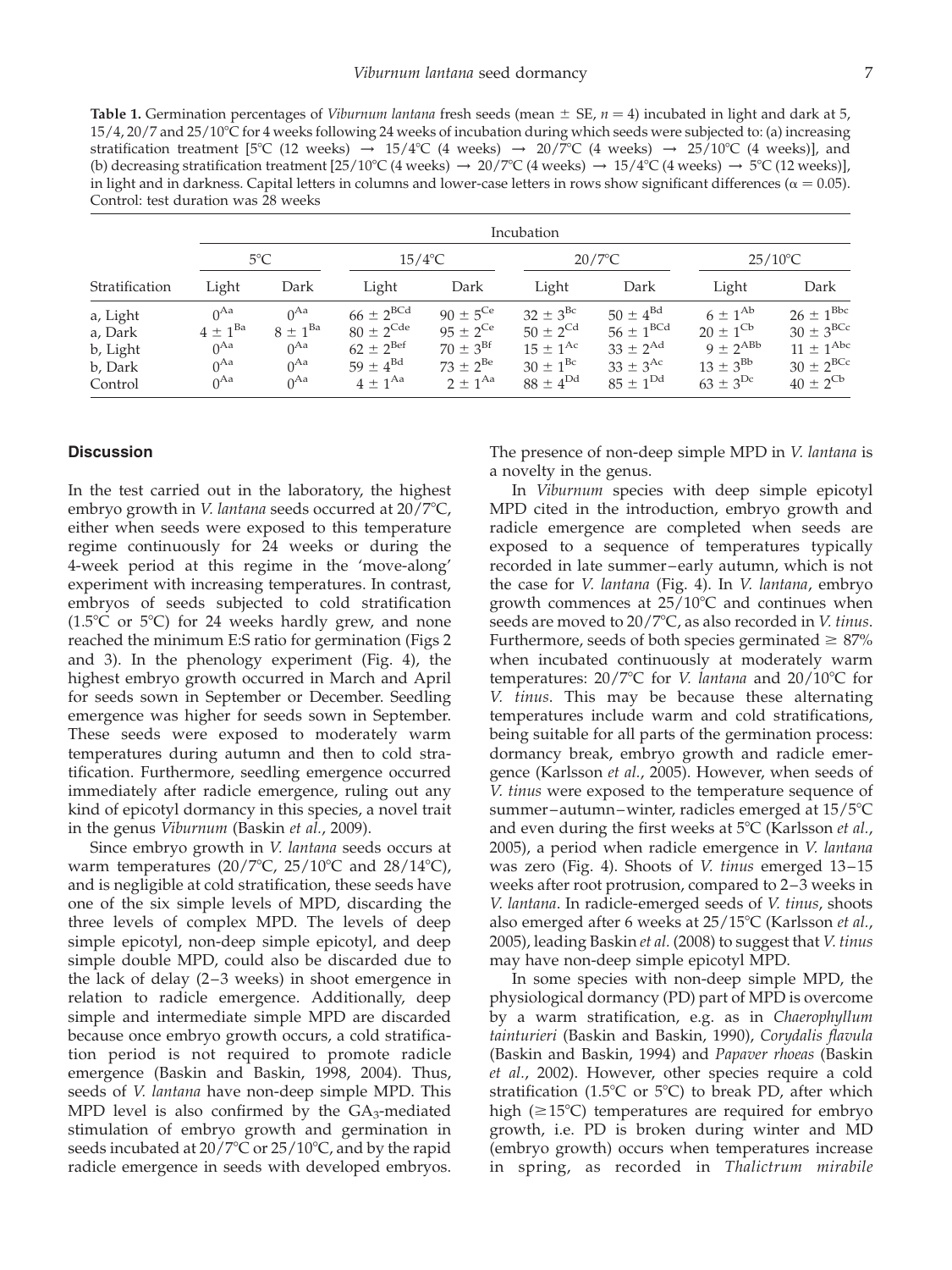<span id="page-8-0"></span>

**Figure 4.** Phenology of embryo growth (mean  $\pm$  SE, if SE > 0.1; n = 25), germination and seedling emergence (mean  $\pm$  SE; n = 3) in Viburnum lantana seeds. Experiments were started in September 2009 and December 2010 (see Materials and methods). The upper graph shows changes in temperature (mean of maximum, mean of minimum and mean monthly temperatures) recorded in the shadehouse during the experiment.

(Walck et al., 1999) Chamaelirium luteum (Baskin et al., 2001) and Selinum carvifolia (Vandelook et al., 2007).

In V. lantana, the overcoming of PD prior to embryo growth is promoted by a combination of warm and cold stratification [\(Figs 3 and 4](#page-6-0)). Although its seeds germinated up to 88% after a period of 28 weeks at  $20/7$ °C in light conditions [\(Table 1](#page-7-0)), this period may be considered as equivalent to 14 weeks of warm stratification and 14 additional weeks of cold stratification (Baskin et al., 2001). If V. lantana seeds only required a warm stratification to overcome the PD part of MPD, the highest percentage of embryo growth in the phenological experiment started on 1 September 2009 would have occurred during the next 3 months. During this period the mean maximum temperature was  $23^{\circ}$ C, and seeds would have received warm stratification ( $\geq$ 15°C) for 1.5 months. This is, in fact, what we recorded in Lonicera etrusca (Santiago et al., 2013), another member of the Caprifoliaceae with fruits dispersed in the second half of August, whose seeds have non-deep simple MPD requiring a warm stratification to overcome the PD. If V. lantana seeds only needed cold stratification to break PD, most of the embryo growth in the phenological experiment started on 1 December 2010 should have occurred during the following March, as recorded in Thalictrum mirabile (Walck et al., 1999) and S. carvifolia (Vandelook et al., 2007). However, in V. lantana embryo length grew very little (i.e. from 1.3 to 1.6 mm).

Under laboratory conditions, the highest percentages of germination (95%) were obtained in the 'move-along' experiment with increasing stratification temperatures (5°C  $\rightarrow$  15/4°C  $\rightarrow$  20/7°C  $\rightarrow$  25/10°C) and subsequent seed incubation at  $15/4$ °C [\(Table 1\)](#page-7-0). However, this sequence does not occur completely under natural conditions, where  $25/10^{\circ}$ C must be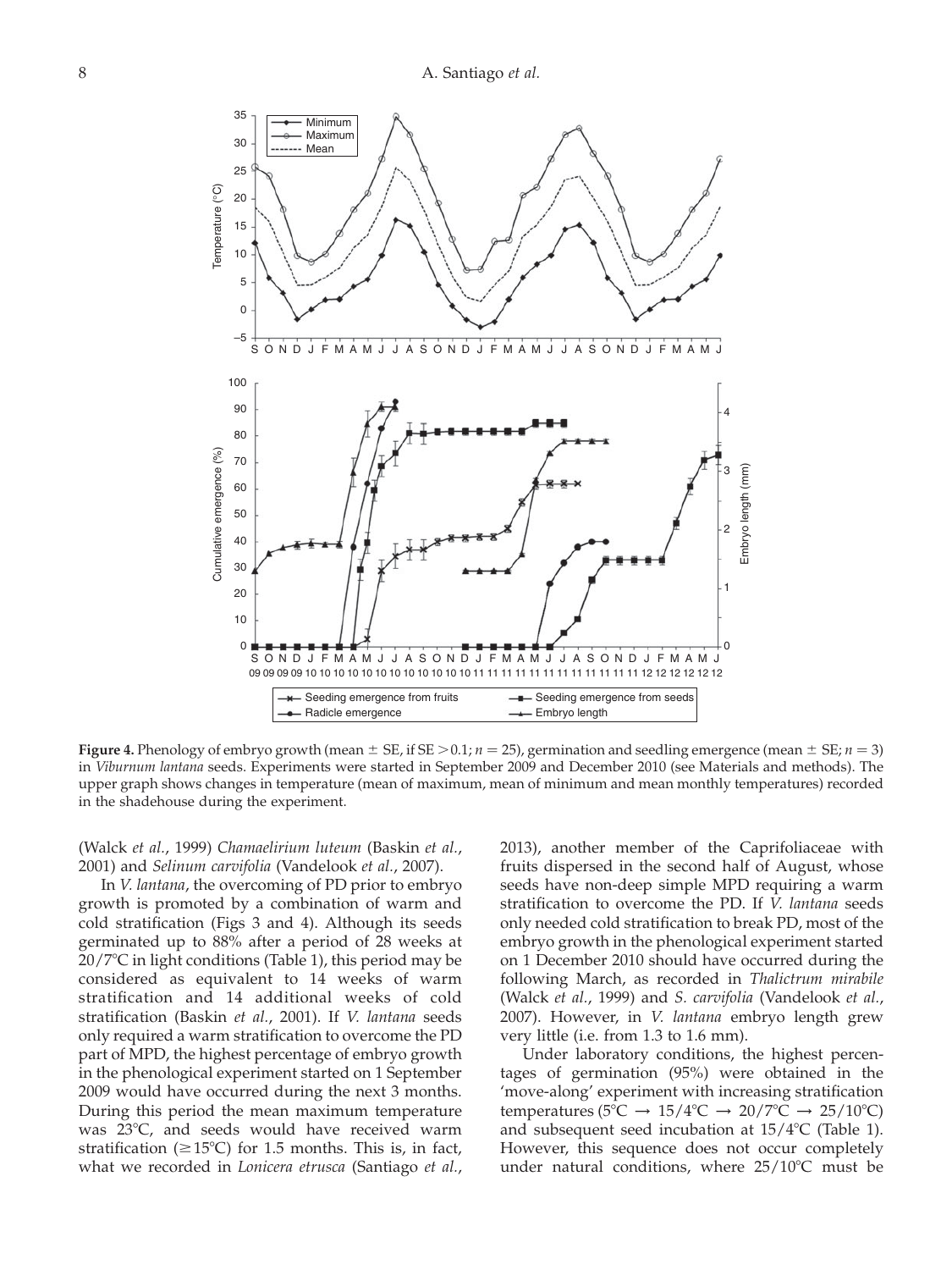<span id="page-9-0"></span>

Figure 5. Stage of Viburnum lantana seeds exhumed monthly from 1 October 2009. Seed classes were: radicle emerged in the bag, non-dormant viable, dormant viable and non-viable.

followed by a higher temperature than  $15/4$ °C. For this reason, in the phenological experiment started on 1 December 2010 [\(Fig. 4\)](#page-8-0) a notable increment of the embryo length (from 1.30 to 3.32 mm) occurred during the following months of March, April and May. However, during June, with maximum and minimum mean temperatures of  $27^{\circ}$ C and  $10^{\circ}$ C, respectively, the embryo only grew up to 3.51 mm, failing to reach the critical size (4.1 mm). So during the following months (until 1 October 2011) radicle (40%) and seedling (25.5%) emergence were lower than those of the phenological experiment started on 1 September 2009 (93 and 81.6%, respectively). In the latter, seeds were exposed to a natural temperature sequence similar to the sequence in the 'move-along' experiment with decreasing temperature stratification. So, under natural conditions, higher germination values occur when the moderately warm temperatures associated with autumn months precede the cold winter temperatures. Under these conditions, seeds overcame dormancy in early March, 6 months from the beginning of the experiment ([Figs 4 and 5](#page-8-0)). Bezdeckova et al. (2009) also recommended 3 months at  $20^{\circ}$ C followed by 2 months at  $4^{\circ}$ C to promote germination of V. lantana, although these authors did not measure embryo growth during the process. In a test started in September, Adams (1927) recorded 57% of seedlings emerging 10 months later, when seeds of V. lantana were sown in boxes placed outof-doors, but only 17% in boxes placed in a greenhouse, concluding that germination 'is greatly accelerated by exposure for a time to low temperature'.

Our results confirm the initial hypothesis about the need for cold stratification to break physiological dormancy in V. lantana seeds. Although embryo growth occurred at moderately warm temperatures, it was only significant after exposure to cold [\(Figs 3](#page-6-0) [and 4\)](#page-6-0). Moreover, for seeds incubated permanently at  $20/7$ °C under light conditions ([Fig. 2](#page-6-0)), the change in the curve of the slope of embryo growth took place after 16 weeks, when seeds had been exposed to a treatment which may be considered equivalent to 8 weeks of cold stratification at 7°C (Baskin et al., 2001; Copete et al., 2011b). On the other hand, in the phenological experiment started on 1 December 2010 a considerable increment in seedling emergence occurred during spring 2012, after the second period of cold stratification.

Although in seeds with non-deep simple MPD, the need for a combination of warm and cold stratification to break PD is a little known phenomenon, there are some precedents. Thus, Ilex maximowicziana (Chien et al., 2011b) requires a long period (16 weeks) of exposure to moderately warm temperatures  $(20/10^{\circ}C)$ or  $25/10^{\circ}$ C) to obtain 80% germination. However, after a cold stratification at  $5^{\circ}$ C for 4 weeks, this period is shortened to 8 weeks. This fact shows that although cold stratification is not essential for germination, it is beneficial. Something similar happens in S. carifolia (Vandelook et al., 2007) and Torilis japonica (Vandelook et al., 2008). In both species, PD is broken by moist chilling  $(5^{\circ}C)$ . However, higher germination percentages are achieved at  $20/10^{\circ}$ C in light when seeds are submitted to 4 weeks of warm stratification  $(23^{\circ}C)$ followed by 12 weeks of cold stratification  $(5^{\circ}C)$  than when seeds are exposed only to cold stratification for 16 weeks.

At the study site, most V. lantana seeds are dispersed actively during the second half of August by frugivorous birds that eat their fruits and excrete the seeds in their droppings (personal observation), confirming other records on the natural habitat of this species in the Iberian Peninsula (Ruiz-Téllez and Devesa, 2007). Seeds, which are incorporated into the superficial soil horizons in early September, are exposed to cycles of warm, cold and again warm stratifications described in this work, so up to 80% of seeds may give rise to seedlings which emerge in the following late spring ([Fig. 4](#page-8-0)). In contrast, in fruits (seeds with pulp) which fall directly to the ground after ripening, seedling emergence would be delayed considerably and reduced to less than a half [\(Fig. 4](#page-8-0)). The pulp surrounding the seeds complicates germination as a result of a waterproofing effect, the high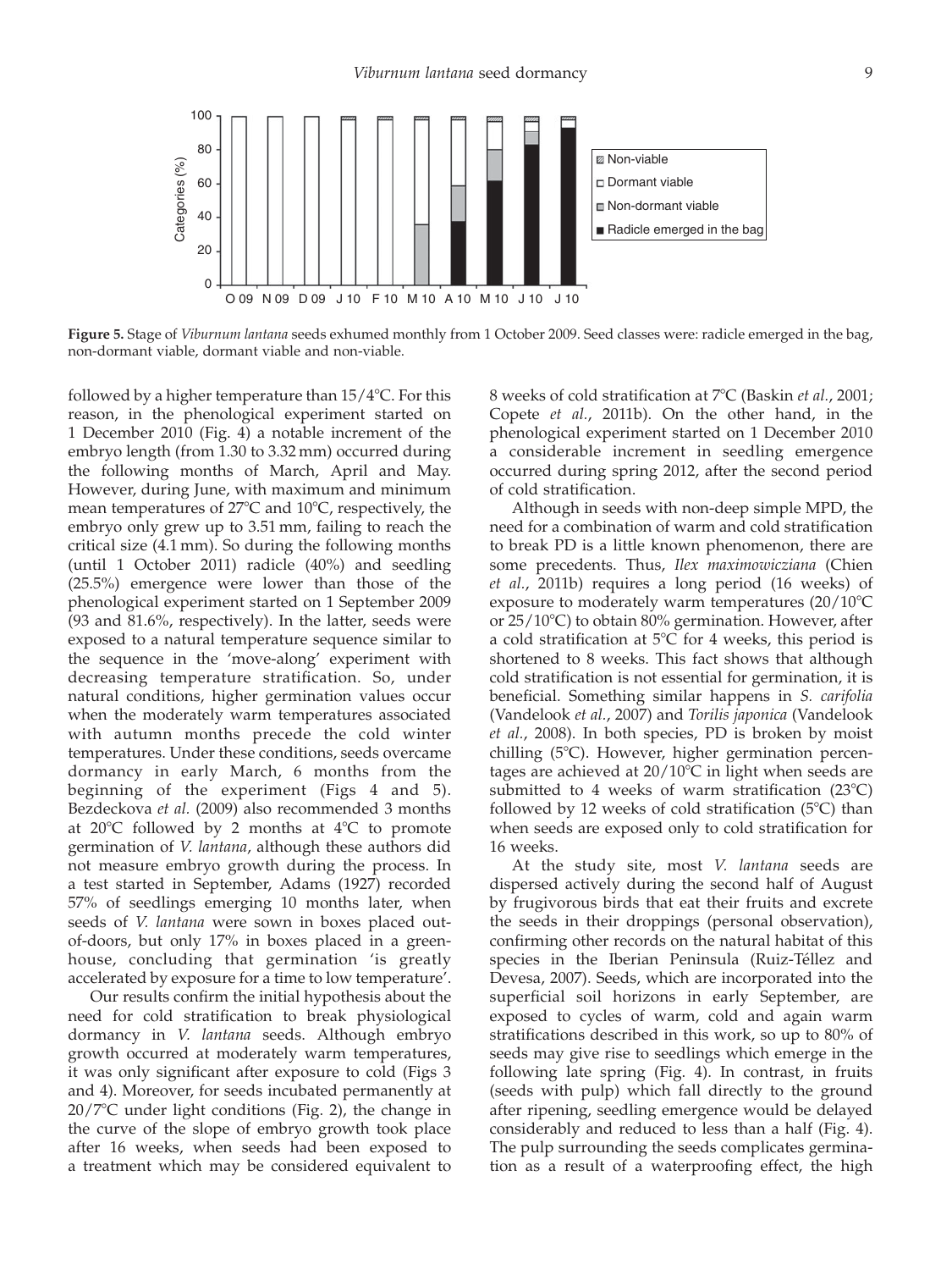osmotic pressure due to dissolved sugars, or the presence of germination inhibitors (Mayer and Poljakoff-Mayber, 1989). Additionally, in seeds dispersed in autumn and with pulp until early December, seedling emergence is delayed notably, occurring mostly during June, July and August of the following year [\(Fig. 4](#page-8-0)). This fact may substantially reduce seedling survival probability, due to summer water stress, in those localities of the natural habitat with a more pronounced Mediterranean climatic influence.

The results of this study strongly suggest that most seeds of a cohort require dispersal by frugivorous birds to produce emergent seedlings in the next vegetative period. This fact emphasizes the influence of symbiotic and co-evolutionary relationships between frugivorous birds and shrub species in the habitat of V. lantana, which provide berries and drupes during late summer, autumn and early winter (Herrera, 1982; Martín-Herrero et al., 2003). A previous study on several species of Lonicera genus cohabiting with V. lantana (Santiago et al., 2013) also confirmed the importance of dispersal by frugivorous birds on germination. V. lantana seedlings emerging during April and May (up to 69% in the phenological experiment started in September 2009) rely on a period of 6 months to grow and develop before the arrival of winter, providing an opportunity for them to acquire some resistance to cold. Summer storms characterizing the Euro-Siberian region, as well as the Mediterranean mountains above 1300 m a.s.l., result in environmental and soil moisture conditions in the natural habitat which promote the survival of new seedlings (Martín-Herrero et al., 2003; Ruiz de la Torre, 2006). In V. lantana, the main ecological consequence of needing a combination of warm and cold stratification to overcome the physiological dormancy component is that germination is concentrated in spring, offering young plants a long frost-free period in which to grow and develop before the outset of winter.

#### Acknowledgements

We thank two anonymous reviewers for their exhaustive revision of the manuscript which enhanced its quality.

#### Financial support

Funds were kindly provided by the local Government of Castilla-La Mancha (Plan Regional  $I + D + i$ , Consejería de Educación y Ciencia) project 'Germination ecology of 12 species of singular or Threatened plants with morphophysiological dormancy' [PEII10-0170-183].

#### Conflicts of interest

None.

#### **References**

- Adams, J. (1927) The germination of the seeds of some plants with fleshy fruits. American Journal of Botany 14, 415–428.
- Barton, L.V. (1958) Germination and seedling production of species of Viburnum. Proceedings of the Plant Propagators Society 8, 126–134.
- Baskin, C.C. and Baskin, J.M. (1990) Germination ecophysiology of seeds of the winter annual Chaerophyllum tainturieri: a new type of morphophysiological dormancy. Journal of Ecology 78, 993–1004.
- Baskin, C.C. and Baskin, J.M. (1998) Seeds: ecology, biogeography, and evolution of dormancy and germination. San Diego, Academic Press.
- Baskin, C.C. and Baskin, J.M. (2004) Determining dormancybreaking and germination requirements from the fewest seeds. pp. 162–179 in Guerrant, E.O.; Havens, K.; Maunder, M. (Eds) Ex situ plant conservation. Supporting species survival in the wild. Washington, Island Press.
- Baskin, C.C., Baskin, J.M. and Chester, E.W. (2001) Morphophysiological dormancy in seeds of Chamaelirium luteum, a long-lived dioecious lily. Journal of the Torrey Botanical Society 128, 7–15.
- Baskin, C.C., Milberg, P., Andersson, L. and Baskin, J.M. (2002) Non-deep simple morphophysiological dormancy in seeds of the facultative winter annual Papaver rhoeas. Weed Research 42, 194–202.
- Baskin, C.C., Chien, C.T., Chen, S.Y. and Baskin, J.M. (2008) Germination of Viburnum odoratissimum seeds: a new level of morphophysiological dormancy. Seed Science Research 18, 179–184.
- Baskin, C.C., Chen, S.Y., Chien, C.T. and Baskin, J.M. (2009) Overview of seed dormancy in Viburnum (Caprifoliaceae). Propagation of Ornamental Plants 9, 115–121.
- Baskin, J.M. and Baskin, C.C. (1994) Nondeep simple morphophysiological dormancy in seeds of the mesic woodland winter annual Corydalis flavula (Fumariaceae). Bulletin of the Torrey Botanical Club 121, 40–46.
- Bezdeckova, L., Reznickova, J. and Prochazkova, Z. (2009) Germination of stratified seeds and emergence of nonstratified seeds and fruits of Viburnum lantana, Euonymus europaeus and Staphylea pinnata. Zprávy Lesnickeho Výzkumu 54, 275-285.
- Chien, C.T., Chen, S.Y., Tsai, C.C., Baskin, J.M., Baskin, C.C. and Kuo-Huang, L.L. (2011a) Deep simple epicotyl morphophysiological dormancy in seeds of two Viburnum species, with special reference to shoot growth and development inside the seed. Annals of Botany 108, 13–22.
- Chien, C.T., Chen, S.Y., Chien, T.Y., Baskin, J.M. and Baskin, C.C. (2011b) Nondeep simple morphophysiological dormancy in seeds of Ilex maximowicziana from northern (subtropical) and southern (tropical) Taiwan. Ecological Restoration 26, 163–171.
- Copete, E., Herranz, J.M., Copete, M.A., Baskin, C.C. and Baskin, J.M. (2011a) Nondeep complex morphophysiological dormancy in seeds of the Iberian Peninsula endemic geophyte Merendera montana (Colchicaceae). Seed Science Research 21, 267–281.